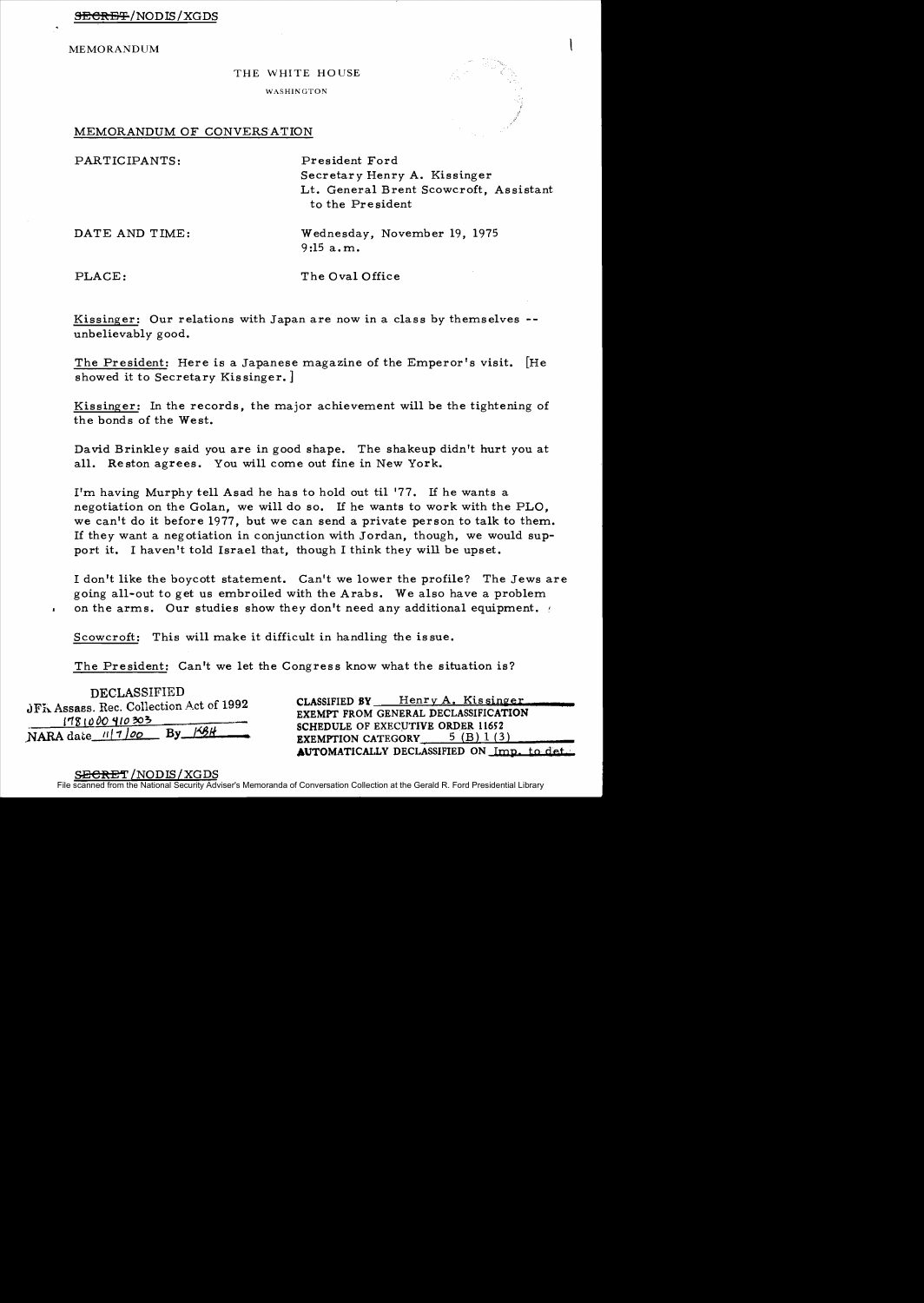Scowcroft: It will certainly leak.

Kissinger: But I have to testify in support of it, and you recommended it.

The President: Yes.

Kissinger: On the China trip: We are planning only one substantive meeting per day. There isn't that much to say.

The President: I want to be well prepared.

Kissinger: Brent, tell Solomon that the meeting with Mao should not be on the first day. Tell him to suggest it subtlely with the Chinese.

President: Could you get the records of my meeting with Chou En-lai in 1972, with Hale Boggs?

Scowcroft: We'll get it.

Kissinger: We will have by tomorrow a book of all with Mao conversations and selected other ones.

Tell Solomon to try not to have Mao meeting on the 1st day. I would not banter with him. He is very subtle and says nothing without a purpose.

The President: Should I, since they are pro-Schlesinger, talk about Rumsfeld' s testimony?

Kissinger: No, I don't think we should be defensive about it. I would say there is no Kissinger policy, no Schlesinger policy -- only a Ford policy.

The President: I agree.

Kissinger: I would be very tough on that. You are totally in charge.

The President: You are right.

Kissinger: We need an NSC meeting on the DPQ issue. On nuclear weapons in Europe. Schlesinger wanted to take them out. This should be in the NSC system.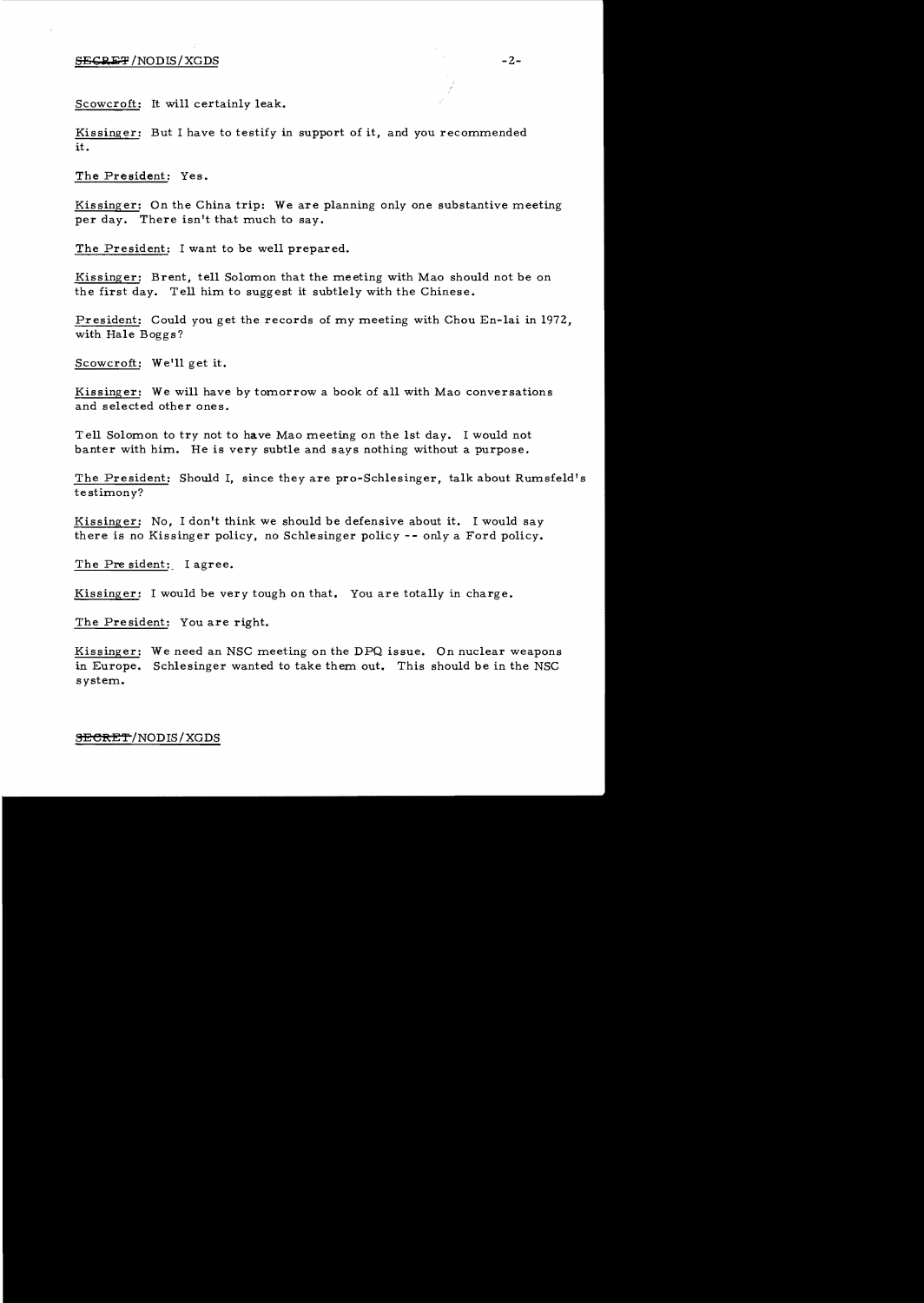## $\frac{1}{2}$   $\frac{1}{2}$   $\frac{1}{2}$   $\frac{1}{2}$   $\frac{1}{2}$   $\frac{1}{2}$   $\frac{1}{2}$   $\frac{1}{2}$   $\frac{1}{2}$   $\frac{1}{2}$   $\frac{1}{2}$   $\frac{1}{2}$   $\frac{1}{2}$   $\frac{1}{2}$   $\frac{1}{2}$   $\frac{1}{2}$   $\frac{1}{2}$   $\frac{1}{2}$   $\frac{1}{2}$   $\frac{1}{2}$   $\frac{1}{2}$   $\frac{1}{2}$

Only heavy bombers can have cruise missiles over 600 kilometers in range. We could agree to counting as MIRV any bomber with ALCMs over 600 kilometers. Also SLCM's. Then we reduce the aggregates to 2300 that's equal to 100 Backfire. Then get a letter saying they will only deploy 1200 MIRVs. They plan to build 400 Backfire, so this would get them 300 free but they couldn't put longrange cruise missiles on it.

The President: Going from 2400 to 2300 is good from a perception point of view.

Kissinger: We could probably get them to buy it if we let the Backfire go.

You are meeting Wilson today on the 200-mile limit. Gravel has done a really good paper on it. I know you have a tough political problem.

The President: It's a tough political problem either way. I will listen today. I would rather have no bill down here. Where is it?

Scowcroft: The SFRC reportedly negatively 7 - 6. It is going to Senate Armed Services, which will probably report negatively.

Kissinger: Church's assassination report will be approved tomorrow. It will be a disaster.

The President: Can't we get our friends to set it straight?

Scowcroft: Only Hyland has seen it thus far.

Kissinger: The trend is against us in Angola. I think we should appeal for a cease-fire to the OA U and the Soviet Union. Colby is blackmailing us.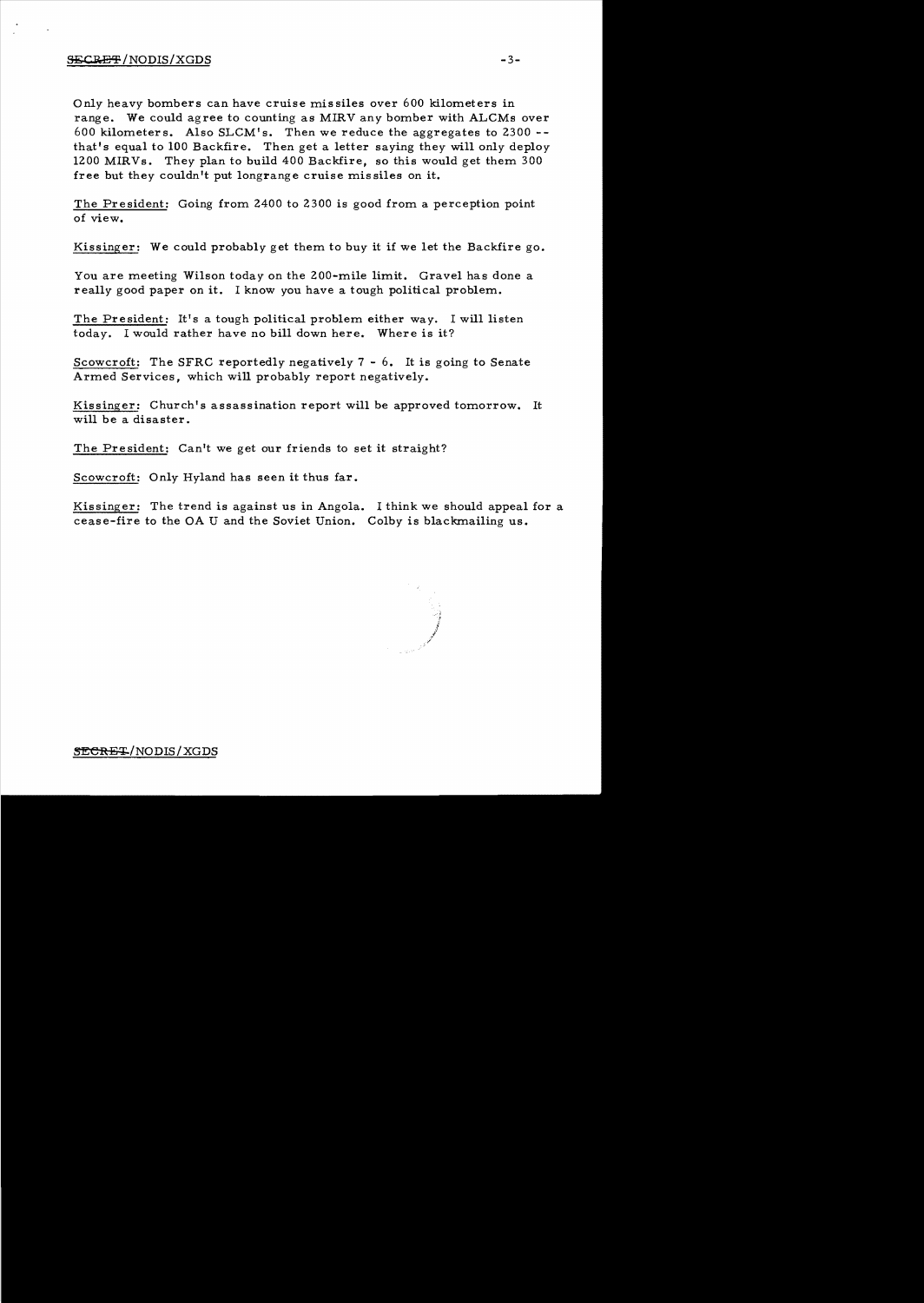Unt ( et dans monseigner soutigner et allerges.  $P/K$  i9  $\lambda w$  )  $T$  9 115 am Our Matrix W/ Japan au unicina class by thousand - indulations good. (Pus, showed a Joy magazine of Emperor met. Ju c records a major abundant mil da tighter y f a louds of a west. Bindley suid you are in gold shope. The theberg heart houst you at all. Riston opies. Ju will court out fruit en NY. I having honeyes to till Ocal he has to hold out til ?? If he wants a negot on Corlan, an will be. If he wants to week af=Pha rue can't don't by lapse 1977, but mecan send a private peason to Call to them. If they cesnit a negot in injuntime of Jerdam, the, we would support it. Ihround  $\text{Wd}\mathcal{I}$  that, the r they will be upset. I hait life a long cott platement, Count and louver propile? The Jews are gering allant (Comme) brand poil on a comme, Own struction throw<br>This will make it did a partition the count.<br>This will make it did a partition the count.<br>In the letter can throw white set, in ?<br>In the c, and please only stake with they There wat ant wind I want to be well prepared (segator) KU us mill home by transform a top large are c Unave convenitoire y selected attre one.  $\overline{\mathcal{V}}$ Til Sterna to try not to have and moty or 1st day I would not tranter or bin. It is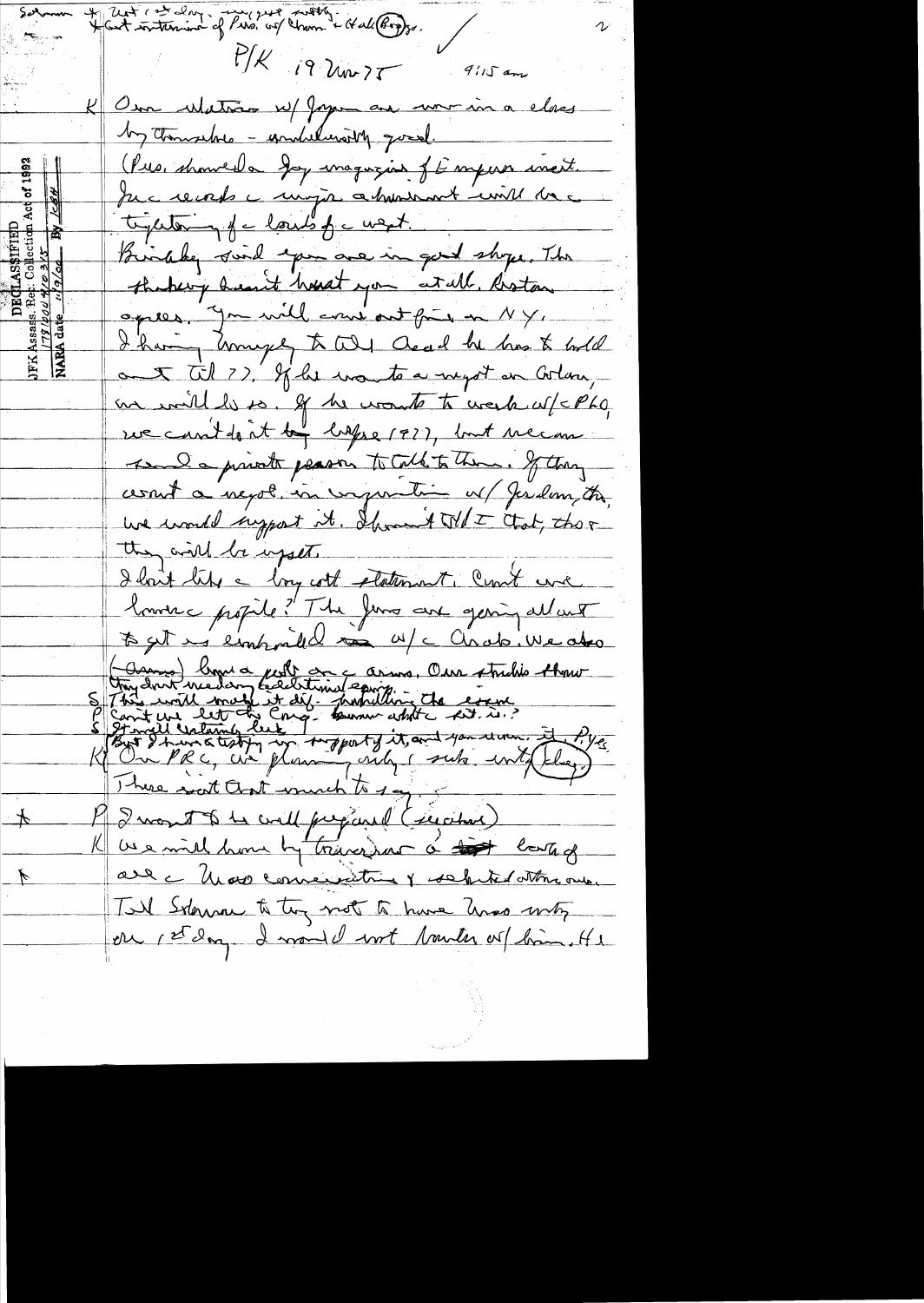MSC Unigon DPQ - exam and howing? les un suites + says contrig of 0 0 purpos. Remofields trating. K In, I don't truth we chand the dysision  $\frac{\rho}{\sqrt{2}}$  dapper derved be un tough on that - Totally in  $\mathcal{K} \big\|$ Charge. Promote ught<br>Chemielon Nec migon cDPQ rim. (Discribel it NSC strate Only hay hundrescan Christian for kin. touten of PhCNID am 600 hm. also SLCN's. Then addred a aggregates to 2300 - Chat equal à 100 Backfree. Then get a letter saying they will only deplay 1200 MIRU. They plan to build 400 Basfie, to this would get them (Ever find), hand thing condition fort LR CMS on it. I Going from zeast 2300 is good from perception point of incist R'we could judochty get than to by it if the un bit - Beachfore par Modern Colory an Zoo with